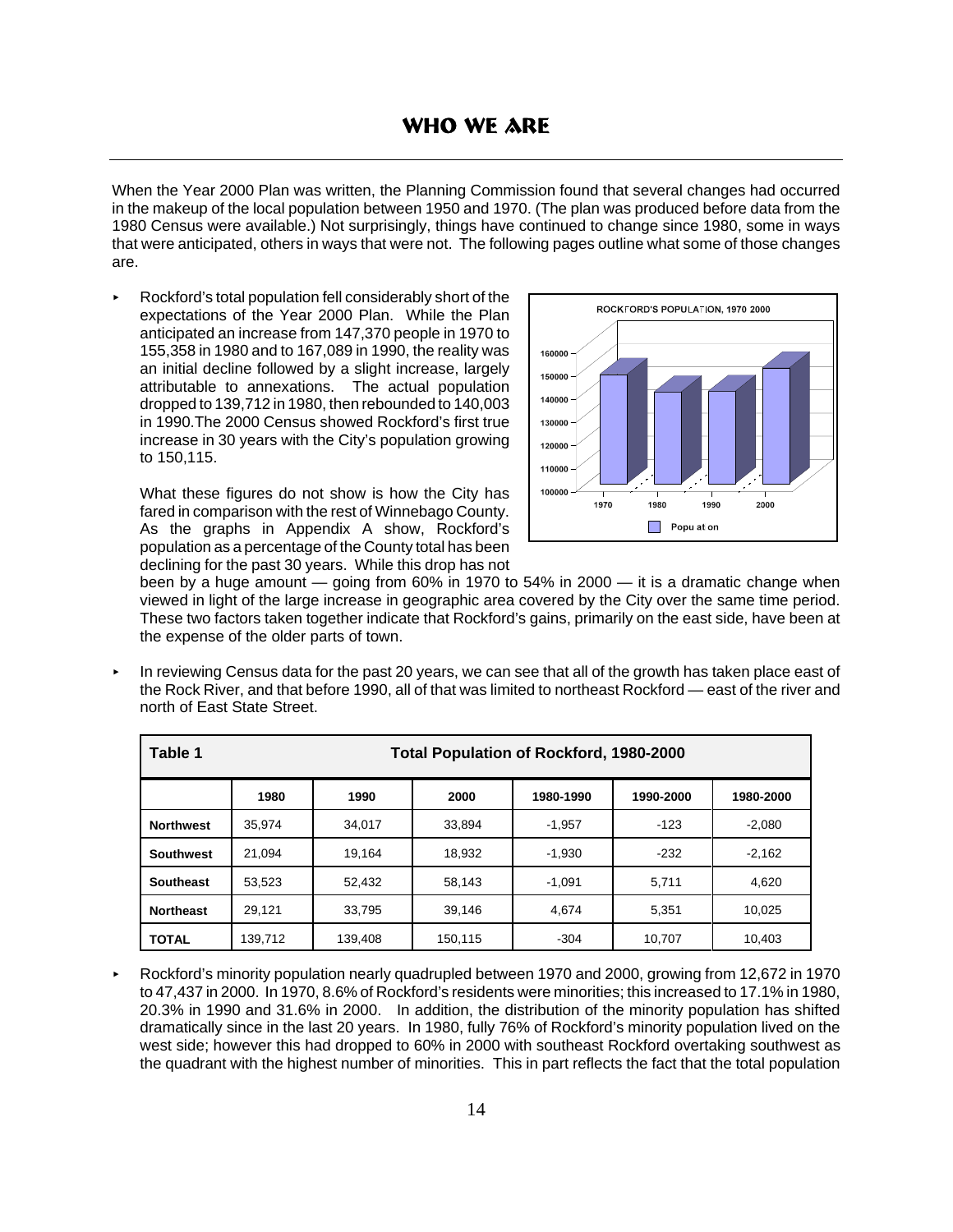grew significantly on the east side while continuing to decline on the west side. As a result, although southwest Rockford was home to only 32% of the City's total minority population in 2000, just under 80% of the people living in southwest Rockford in 2000 were minority. This concentration within southwest continues to grow, from under 40% in 1970 to 66% in 1980 to its current level.

| Table 2          | <b>Minority Population of Rockford, 1980-2000</b> |        |        |           |           |           |  |
|------------------|---------------------------------------------------|--------|--------|-----------|-----------|-----------|--|
|                  | 1980                                              | 1990   | 2000   | 1980-1990 | 1990-2000 | 1980-2000 |  |
| <b>Northwest</b> | 4.159                                             | 6.446  | 11.419 | 2.287     | 4,973     | 7,260     |  |
| <b>Southwest</b> | 14,026                                            | 13,869 | 15.094 | $-157$    | 1,225     | 1,068     |  |
| <b>Southeast</b> | 4,770                                             | 6.364  | 15,357 | 1.594     | 8,993     | 10,587    |  |
| <b>Northeast</b> | 995                                               | 2,140  | 5,567  | 1,145     | 3.427     | 4,572     |  |
| <b>TOTAL</b>     | 23,950                                            | 28,819 | 47,437 | 4,869     | 18,618    | 23,487    |  |

- As the proportion of minorities within the total population has increased, the makeup of the minority population itself has changed over time. In 1980, 78% of minorities were African-American, 17% were Hispanic, and 1.5% were Asian-American. By 2000, this had changed to 54% African-American, 32% Hispanic and 7% Asian-American. (Note: Minority data for the last three census periods are not strictly comparable since the Census Bureau's way of counting minorities has evolved over that time. The 1990 Census was the first in which it was possible to count the Hispanic population without double counting them as a member of one of the major racial groups; the option of checking off multiple races was introduced in the 2000 Census. Approximately 5% of Rockford's population – 2,550 people – identified themselves as being of more than one race.)
- The median age of Rockford's population has increased over the last 20 years, reversing the trend from 1950-1970, to the point where the median age in both 1990 and 2000 (32.9 and 34.4 respectively) exceeded its previous high of 31.4 years in 1950. In the interim, it declined to a low of 26.7 years in 1970. At the same time, the population under age 15 has stabilized. After dropping from 37.6% of the population in 1970 to 22.0% in 1990, it increased slightly to 22.6% in 2000.
- As anticipated in the Year 2000 Plan, household size continued to decline through 1990, with a median household size of 3.0 people in 1970, 2.6 people in 1980 and 2.5 people in 1990. In 1990, fully 61% of all Rockford households contained only one or two people while only 9% contained five or more. These figures were 50% and 18% respectively in 1970. However, household size appears to have stabilized as the 2000 Census shows an average household size of 2.5 people. This same trend applies to the rest of Winnebago County as well.
- < Types of households have also continued to change. While over two-thirds (68.8%) of all households were families with both a husband and wife in 1970, only half (49.9%) were in 1990. The decline continued in 2000 when the figure dropped to 43.8%. An even starker contrast arises when limiting the discussion to families. In 1970, 87.6% of all families were traditional, two-parent families; by 1990, this had decreased to 68.2%, dropping even further to 61.0% in 2000. At the same time, the percentage of families with children living with only one parent rose from 23.8% in 1980 to 31.8% in 1990 to 39.0% in 2000. Another new trend in families was introduced in the 2000 Census when grandparents raising grandchildren were counted for the first time. In Rockford, 1,576 grandparents were responsible for raising their grandchildren in 2000.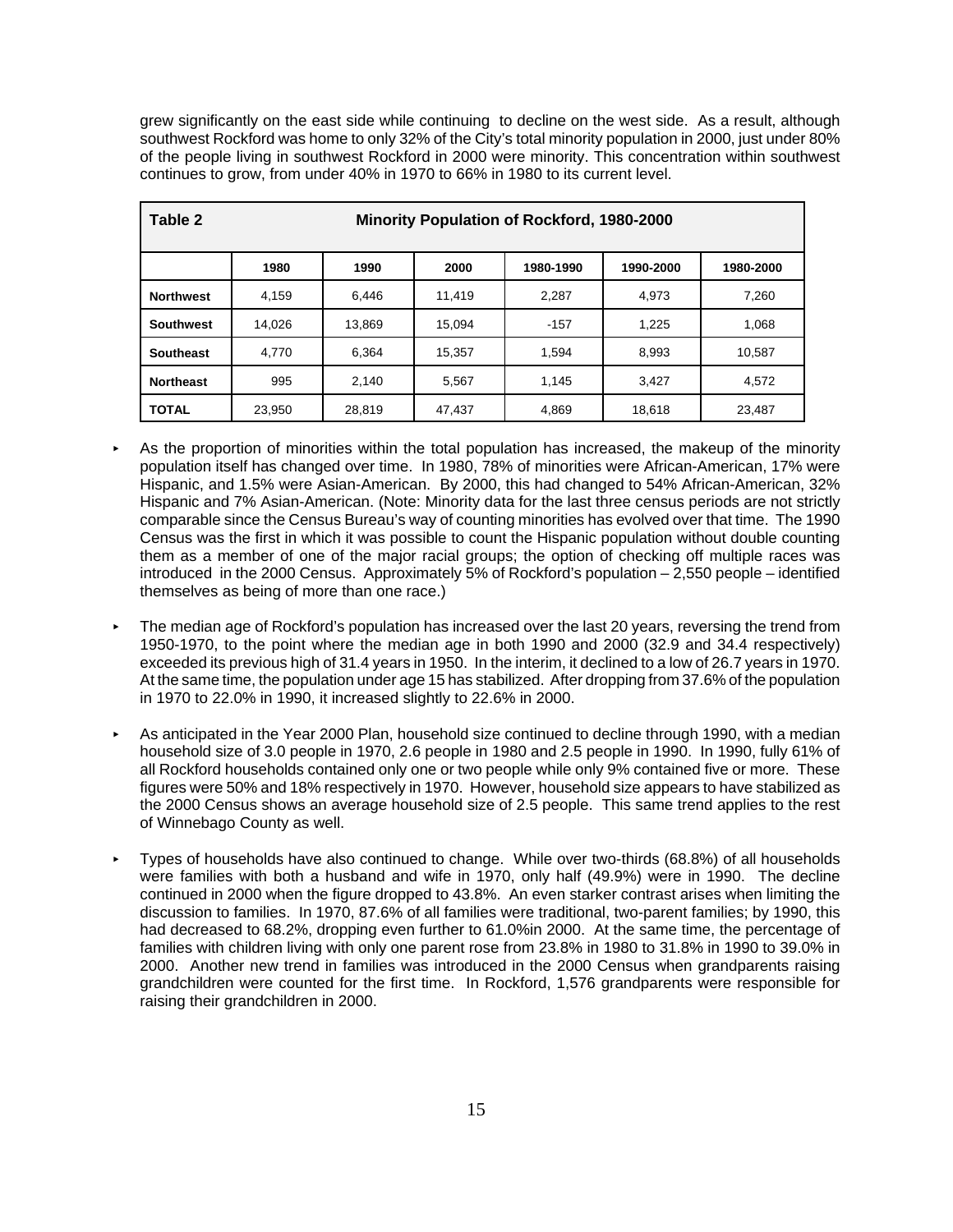| Table 3          | Single-Parent Families with Children in Rockford, 1980-1990 |       |                      |                         |                      |       |                         |                      |       |
|------------------|-------------------------------------------------------------|-------|----------------------|-------------------------|----------------------|-------|-------------------------|----------------------|-------|
|                  | 1980                                                        |       |                      |                         | 1990                 | 2000  |                         |                      |       |
|                  | <b>Families</b>                                             |       | <b>Single-Parent</b> | <b>Families</b>         | <b>Single-Parent</b> |       | <b>Families</b>         | <b>Single-Parent</b> |       |
|                  |                                                             | #     | %                    | with<br><b>Children</b> | #                    | %     | with<br><b>Children</b> | #                    | $\%$  |
| <b>Northwest</b> | 4,654                                                       | 994   | 21.4%                | 4,368                   | 1,479                | 33.9% | 4.417                   | 2,002                | 45.3% |
| <b>Southwest</b> | 2,938                                                       | 1,260 | 42.9%                | 2,617                   | 1,464                | 55.9% | 2.374                   | 1.417                | 59.7% |
| <b>Southeast</b> | 7,141                                                       | 1,683 | 23.6%                | 6,755                   | 2,101                | 31.1% | 7,193                   | 2,810                | 39.1% |
| <b>Northeast</b> | 3,900                                                       | 493   | 12.6%                | 4,194                   | 670                  | 16.0% | 4.648                   | 1.045                | 22.5% |
| <b>TOTAL</b>     | 18,639                                                      | 4,432 | 23.8%                | 17,944                  | 5,715                | 31.8% | 18,632                  | 7,274                | 39.0% |

< Rockfordians have become better educated in the last 20 years. While just over half (53.2%) the people 25 and over were high school graduates in 1970, over three-fourths (77.8%) were in 2000. Perhaps the most encouraging sign here is that the two quadrants of the City that showed below 50% in this category in 1970 have also shown dramatic increases in high school graduates since then On the negative side, while southeast Rockford has continued to make dramatic increases over the last three decades to the point where it almost equaled the City average in 2000, the southwest quadrant still lags seriously behind the rest of the community with only 53% of its residents over 25 having a high school diploma. This has serious implications for the residents of southwest Rockford as they look for employment that pays enough to live on. While gains have been made in the disparity of educational attainment across the community, more work remains to be done to continue to close the gap.



Complementing the high rate of high school graduates within Rockford is the growing percentage of high school graduates who go on to complete four years or more of college. This nearly doubled from 9.7% in 1970 to 18.7% in 1990, increasing slightly to 19.8% in 2000. Despite these gains, Rockford still lagged behind Illinois as a whole and the nation in high school and college graduates in 2000. At that time, 81.4% of Illinois' residents over the age of 25 were high school graduates, while the national figure was 80.4 percent. Equivalent figures for college graduates were 26.1% for Illinois and 24.4% for the U. S.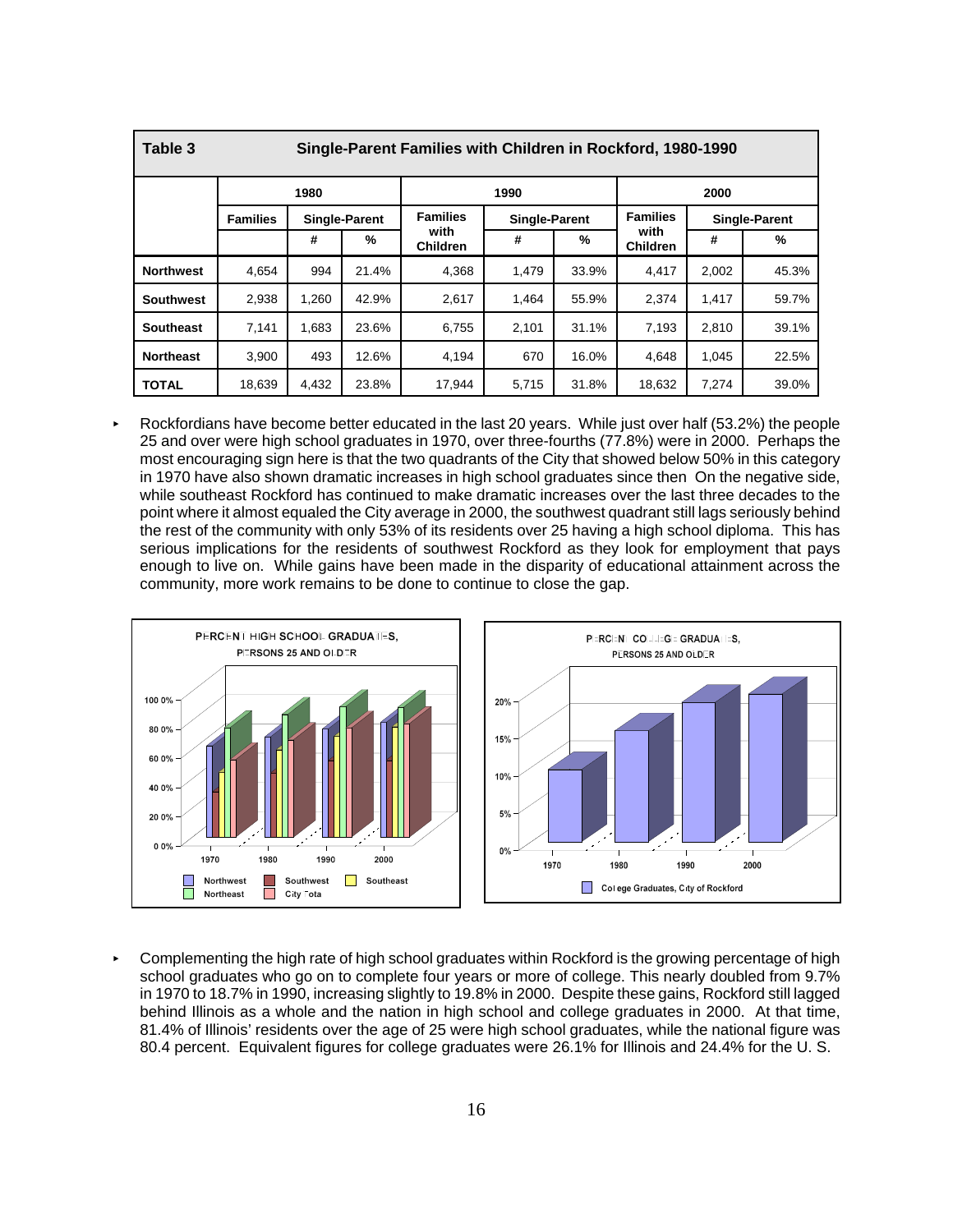If you were to look solely at Census data, you would think that Rockford's employment picture has done fairly well since 1980. Unemployment went from 7.0% in 1980 down to 6.1% in 1990, then back up to 7.3% in 2000. Unfortunately, this does not give any indication of the 20% unemployment Rockford experienced in 1982, or of the long climb back to single-digit unemployment rates since then. There were roughly 15,000 fewer jobs in Rockford in January 1983 than in January 1982; all but 2,000 of these "missing" jobs were in manufacturing. As a result of increased economic development activity in both the public and private sectors, Rockford has diversified its economy somewhat in the last 10 years. (Manufacturing accounted for 43% of jobs in Rockford in 1970, 38% in 1980, 32% in 1990 and 26% in 2000.) However, the local economy is still more heavily dependent on manufacturing than the nation's as a whole where only 14% of the workforce was engaged in producing goods in 2000.

The following table illustrates the uneven geographic distribution within Rockford of unemployment over the last three census periods. One quadrant, northeast, has had less than 4% unemployment for the complete 20-year period; while another, southwest, has increased from 14% to nearly 18% during that same time. The other two quadrants have ranged from 5% to nearly 8%, roughly approximating the citywide average.

| Table 4          | Unemployment in Rockford, 1980-2000 |         |        |         |        |         |  |  |
|------------------|-------------------------------------|---------|--------|---------|--------|---------|--|--|
|                  | 1980                                |         | 1990   |         |        | 2000    |  |  |
|                  | Number                              | Percent | Number | Percent | Number | Percent |  |  |
| <b>Northwest</b> | 1.214                               | 6.8%    | 876    | 5.0%    | 1.272  | 7.8%    |  |  |
| <b>Southwest</b> | 1,219                               | 14.0%   | 1,212  | 15.9%   | 1,248  | 17.7%   |  |  |
| <b>Southeast</b> | 1.894                               | 6.9%    | 1.736  | 6.1%    | 2,099  | 7.2%    |  |  |
| <b>Northeast</b> | 494                                 | 3.4%    | 555    | 3.2%    | 761    | 3.7%    |  |  |
| <b>Total</b>     | 4,821                               | 7.0%    | 4.379  | 6.2%    | 5,380  | 7.3%    |  |  |

< Median household income increased by 50% between the 1980 and 1990 censuses, then by another 33% during the 1990s. While these gains appear to be a positive factor, the fact remains that Rockford lost ground in relation to Illinois and national figures. Our 1990 median household income was 88% of the state median and 94% of the national one; by 2000 these figures had dropped to 81% and 90% respectively. Equally important, an evaluation of the median incomes for each census period and for each quadrant shows different parts of the City going in different directions. Citywide, the percentage of households earning less than 80% of the median income (HUD's demarcation for lower income) stood at 40% in both 1980 and 1990, dropping to 36% in 2000. However, the southwest quadrant housed a disproportionate share of lower-income households in all three census periods, as the following table shows.

| Table 5<br>Households Earning Less than 80% of Median Household Income, 1980-2000 |                      |         |        |         |        |         |  |
|-----------------------------------------------------------------------------------|----------------------|---------|--------|---------|--------|---------|--|
|                                                                                   | 1980<br>1990<br>2000 |         |        |         |        |         |  |
|                                                                                   | Number               | Percent | Number | Percent | Number | Percent |  |
| <b>Northwest</b>                                                                  | 5.052                | 38.2%   | 5.473  | 40.5%   | 5.355  | 40.4%   |  |
| <b>Southwest</b>                                                                  | 3.991                | 55.9%   | 4.209  | 64.6%   | 3.666  | 59.1%   |  |
| <b>Southeast</b>                                                                  | 8.770                | 41.5%   | 9,293  | 42.7%   | 9.593  | 40.3%   |  |
| <b>Northeast</b>                                                                  | 2.899                | 27.8%   | 3.139  | 24.1%   | 6,255  | 39.4%   |  |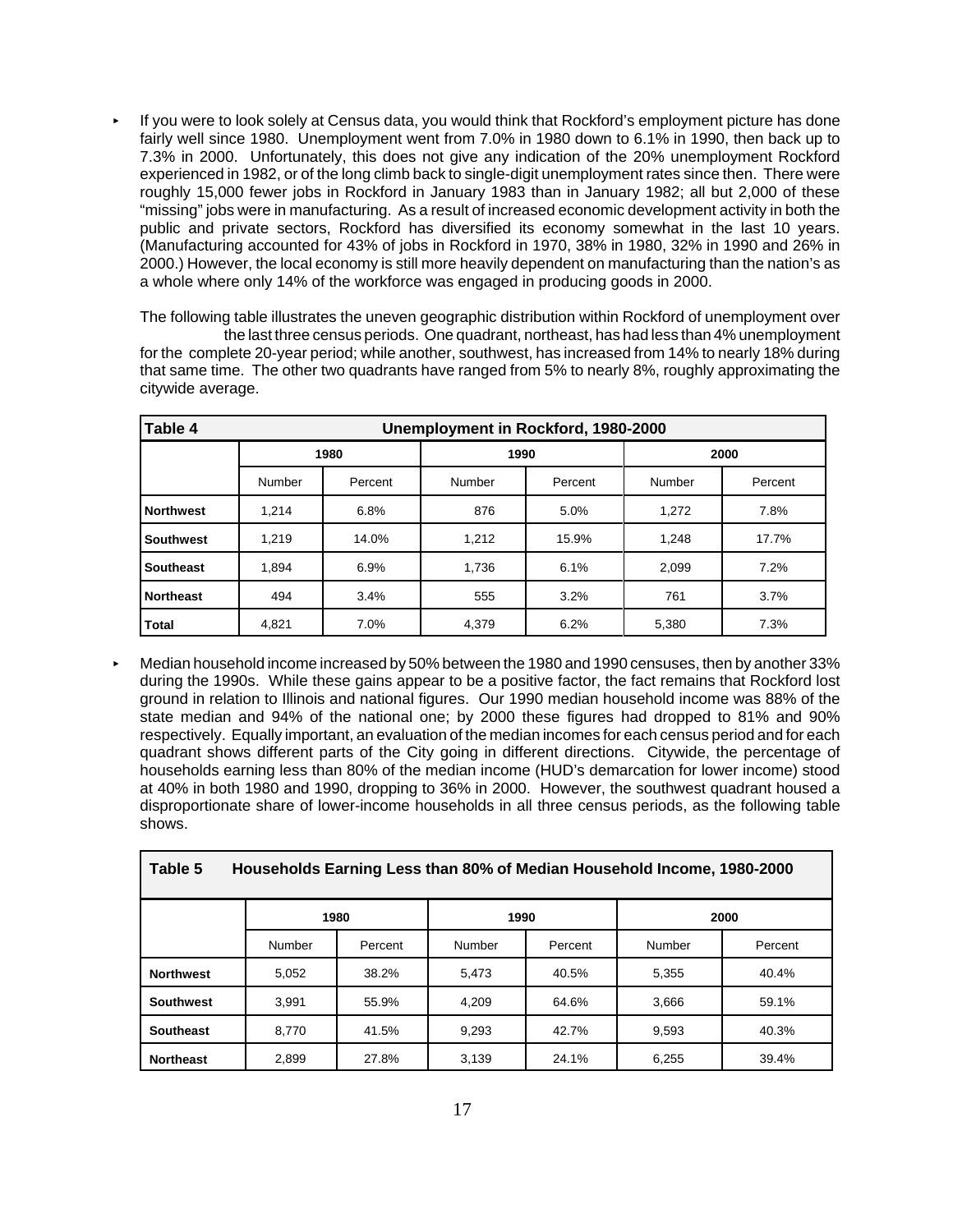| Total<br>35.9%<br>869،،<br>40.4%<br>39.9%<br>20.712<br>114<br>$\sim$<br>24<br>-~<br>. . |
|-----------------------------------------------------------------------------------------|
|-----------------------------------------------------------------------------------------|

It should also be noted that median household income in Rockford has not kept pace with the rate of inflation, either regionally or nationally. For example, the Rockford median income of \$9,171 had the same buying power as an income of \$19,477 did in 1980, adjusting for inflation. However, Rockford's median household income in 1980 was \$18,419, 5.4% below the rate of inflation. It worsened during the next decade with median income in Rockford falling 8.5% below the rate of inflation in 1990. While median household income did increase from 1970 to 1990, buying power (as judged in comparison with the rate of inflation) decreased by 8.5 percent.

< While Rockford's population has increased only slightly since 1970, the number of households has grown substantially. From roughly 47,300 in 1970, the number of households increased to 52,150 in 1980, an increase of 10.2%, with an additional 7.3% increase between 1980 and 1990 to a total of 55,960. This trend continued in 2000 when the Census showed a total of 59,158 households in Rockford. These increases are due partly to new construction and partly to annexation. All quadrants of the City showed increases over the 20-year period except southwest.

| Table 6          | Number of Households in Rockford, 1980-2000 |        |        |           |           |           |  |
|------------------|---------------------------------------------|--------|--------|-----------|-----------|-----------|--|
|                  | 1980                                        | 1990   | 2000   | 1980-1990 | 1990-2000 | 1980-2000 |  |
| <b>Northwest</b> | 13,465                                      | 13,536 | 13,223 | 71        | $-313$    | $-242$    |  |
| <b>Southwest</b> | 7,112                                       | 6,615  | 6,232  | $-497$    | $-383$    | -880      |  |
| <b>Southeast</b> | 21,080                                      | 22,822 | 23,853 | 1,742     | 1,031     | 2,773     |  |
| <b>Northeast</b> | 10,491                                      | 12,986 | 15,850 | 2,495     | 2,864     | 5,359     |  |
| <b>TOTAL</b>     | 52,148                                      | 55,959 | 59,158 | 3,811     | 3,199     | 7,010     |  |

While the number of households in Rockford increased dramatically over the last 20 years, especially in comparison with the much smaller increase in population, the distribution of households has become even more skewed than it was in 1980. East side households increased from 60% of the Citywide total in 1980 to 67% in 2000. The most disturbing factor to the figures in Table 6 is the obvious disinvestment in housing on Rockford's west side, especially in the southwest quadrant which lost 12% of its households over the past 20 years. At the same time, the number of households in the northeast quadrant increased by over 50 percent.

And as was the case with Rockford's total population, the number of households in the City has dropped dramatically as a percentage of the total in Winnebago County. Specific numbers are in the graphics in Appendix A, but Rockford's portion of households in the County went from 63% in 1970 to only 55% in 2000. Over the same time period, Loves Park and Machesney Park combined grew from 10% to nearly 15% and the remainder of the County went up by 3 percentage points.

- The proportion of owners to renters has been virtually unchanged since 1960 when it peaked at 61.8%. Since then it has dropped slightly to the 1990 level of 59.9%. In 2000, it showed a slight increase, rising to 61.1%. (Before 1960, the proportion of owners had been significantly lower, being 39.4% and 53.7% in 1940 and 1950 respectively.)
- The number of vacant housing units increased dramatically over the past 20 years. In 1980, 2,450 units were vacant according to the Census; this increased to3,300 in 1990 and to 4,400 in 2000. Put another way, vacant units now represent nearly 7% of our total housing stock. Equivalent figures are 3% for Loves Park/ Machesney Park and just over 4% for the rest of the County. Causes for Rockford's higher vacancy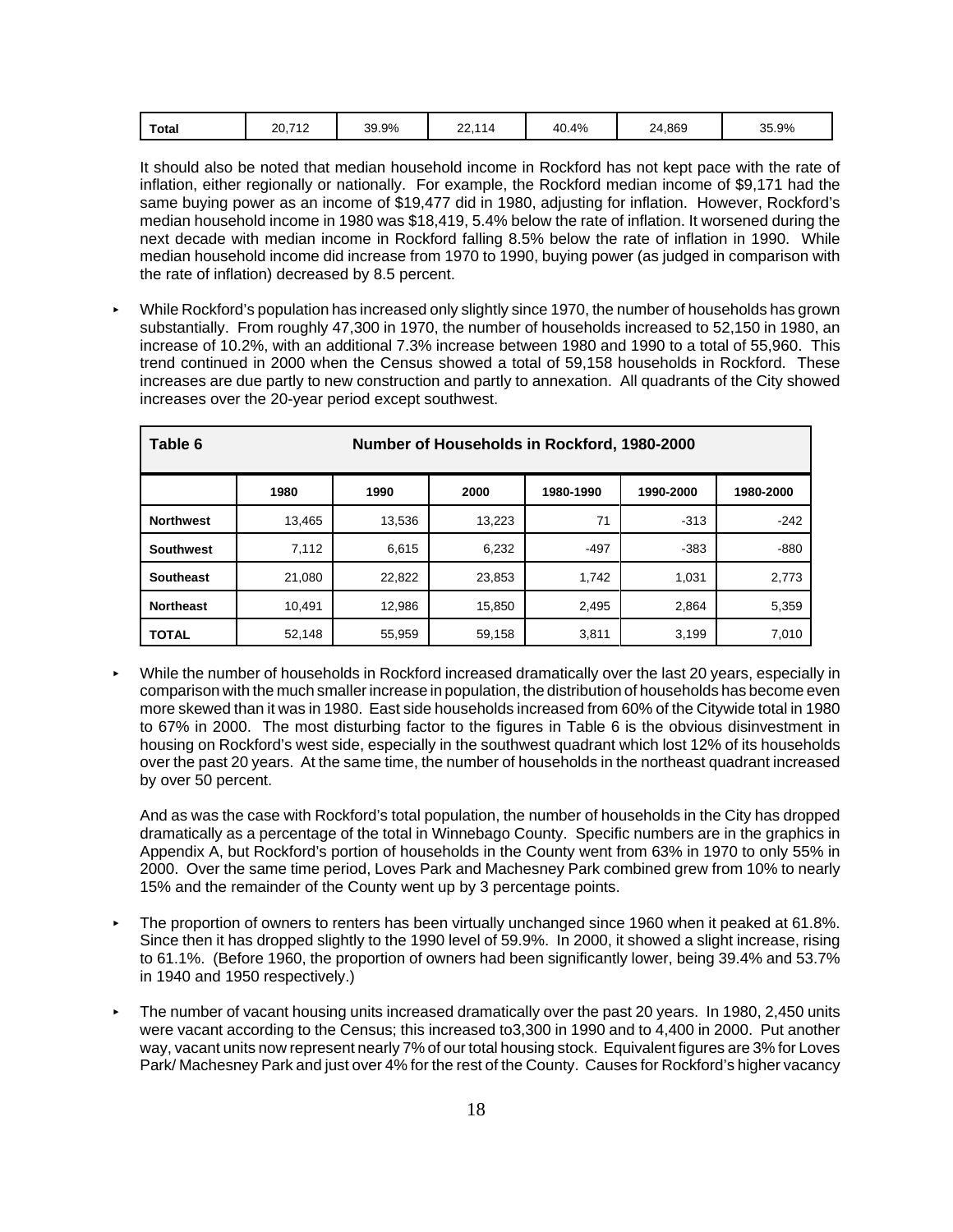rate vary. The City's substantially larger supply of older housing, the virtual abandonment of some areas, construction of substantial numbers of new starter homes, and the movement out to the east side and to areas outside the City all contribute. Whatever the root causes, these numbers point to a significant problem that the City needs to address in the near future.

The sum of all these parts?

- < Rockford's total population was about the same in 1980 and 1990, then increased by about 10,000 between 1990 and 2000. Most if not all of this increase was due to annexation.
- At the same time, our minority population increased, with growing diversity among minorities.
- < Our population is older, with the median age increasing from 29.9 years in 1980 to 34.4 years in 2000.
- While the number of people remained stable, the number of households increased by 13.4% between 1980 and 2000. The necessary corollary of this is that households have become smaller.
- Rockford had more one-parent families with children in 2000 (39% of all families with children) than in 1980 (24% of families).
- < The proportion of adults with high school diplomas increased from 67% in 1980 to 78% in 2000 while the percentage of those with four years or more of college went from 14.9% to 19.8 percent.
- < Rockford's percentage of low-to-moderate-income persons remained at roughly 40% in both 1980 and1990, but increased to 48% in 2000.
- The ratio of owner-occupied housing remained steady at about 60%.
- The number and percentage of vacant housing units has climbed continuously since 1980, reaching 7% of the total housing supply in 2000.

For a more detailed discussion of current housing conditions, see pages 87 through 90 for a summary of information contained in the 2004 *Housing Market Study* prepared for the City of Rockford by Western Economic Services.

To put these numbers in context, please see the charts in Appendix A which compare data for the City of Rockford with equivalent data for Winnebago County, Loves Park/Machesney Park, and the rest of the County. As mentioned above, these numbers indicate that while Rockford may be growing, it is not keeping pace with the rest of Winnebago County. And when population and household totals are viewed in light of Rockford's substantial increase in geographic area, they can lead to only one conclusion — that our population has become much less dense over the last 20-30 years. In fact, density has dropped by roughly 23%, going from 3,485 people per square mile in 1980 to 2,680 in 2000. This has serious implications in terms of the cost of City services, environmental costs, and the impact on a dwindling supply of prime farmland.

## **Projections**

Just as important as understanding who we are now is determining how much — or even if — Rockford's population is likely to grow in the coming years. This forms a critical element in determining how much additional housing will be needed, expected demands on public services and demand for new employment opportunities.

Population projections for any city are complicated by the fact that boundaries change over time, and by each city's ability to compete in the regional market with other communities for new development in the future. Population projections for a governmental unit with fixed boundaries, such as Winnebago County, are less complex by their very nature — there is one less variable to take into account when doing the projections. Reasonably accurate straight-line projections based on net increase or rates of increase over time can be applied in these cases. Future trends can be estimated and projected according to a series of assumptions.

For the City of Rockford, however, the development and implementation of several policies and the amount of success in their implementation will impact future population change and population counts at any given time as much as if not more than demographic changes taking place in the region as a whole. These include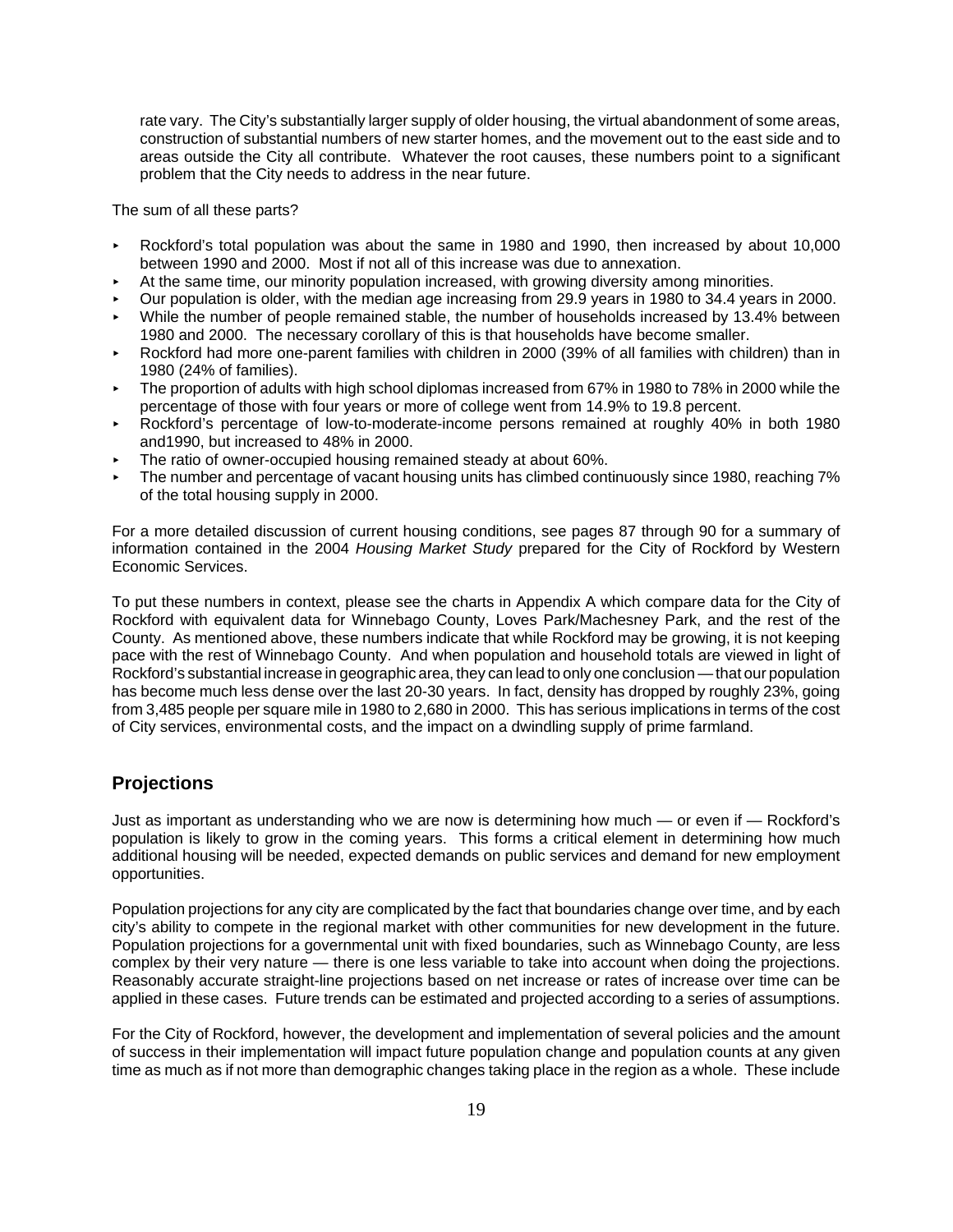the following:

- < Annexation policies and efforts;
- < Policies toward housing development in general and according to geography and type;
- Policies toward deteriorated or abandoned structures:
- < Policies towards economic development and retail development; and
- < Policies towards neighborhood reinvestment, redevelopment and infill development.

The future economy also has a major impact on net migration and, consequently, housing demand. This in turn clearly impacts population figures. If the economy is down as it was in the early 1980s, housing abandonment and "vacant for sale" will be up while housing construction will be down. Generally, at the time of the last four censuses, the economy has been at a neutral point, with the economic low points occurring a few years after the census and the high points occurring late in each decade. These economic trends are reflected in housing construction and vacancy rates. For example, it is expected that the City's housing vacancy rate was much higher in 1982 or 1983 after several employers had closed their doors than the April 1980 figure of 4.5%. (See data at the end of the chapter.)

Other factors, some very difficult to predict, can negatively impact City population growth while the rest of the County and region do well. For example, the sewer moratorium imposed during the 1960s and early 1970s severely limited growth within the City while at the same time resulting in substantial growth in other parts of the County where construction was allowed on septic systems instead of sewers. The same can be said for the financial and legal difficulties faced by the Rockford School District over the last 20 years. More recently, the predominance of starter home construction within the City has led to high vacancy rates as households move from apartments to these starter homes. Their apartments are filled by other households moving up, leaving behind after several tiers of move-ups a higher vacancy rate among older, marginal rental properties. At the same time, the shortage of higher-end new housing in Rockford has contributed to the housing boom in Boone County, Roscoe and other nearby locations. All of these imponderables taken together result in a very difficult task in trying to determine what the City's population will be in 2020 or at any point between now and then. For that reason, we produced three series of population projections based on different sets of assumptions. These are explained in the paragraphs below.

#### **Population Projections, Series A**

For Series A projections, it was assumed that the net dwelling unit increase per year for the City would be the same as it was from 1992 through 2001 — 369 units due to new construction minus demolitions, and 120 units due to annexation of existing homes for a total of 489 additional dwelling units per year. Achieving these numbers will require aggressive annexation efforts because the 1992-2001 figures include parts of the Superfund area islands, some of which were forcibly annexed with the rest being annexed following their connection to the City water system. As the chart below shows, increasing population by way of annexations can vary significantly from year to year. If annexations in the future fall short of these figures, then the numbers would have to be made up through increased new construction in the City, requiring a stronger new construction market than experienced over the past decade.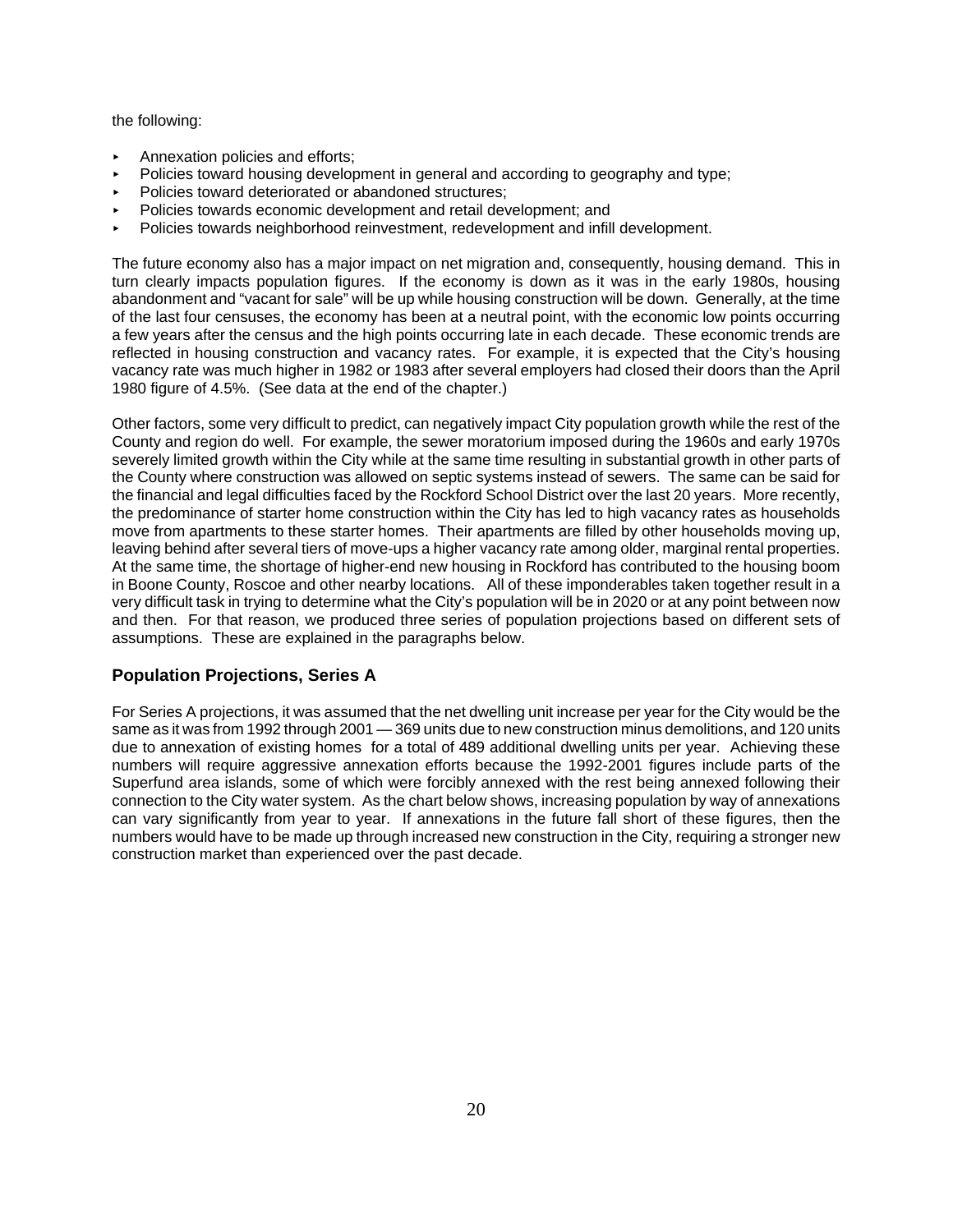

The Series A population projections use the assumptions described above for increased dwelling units per year combined with a set of assumptions about edquivalent vacancy rates and population per household.

The **A-1 Projection** was made based on the following assumptions:

- < Population per household will remain the same as it was in the 2000 Census over the next 20 years. Considering that it was 2.47 in 1990 and 2.46 in 2000, this is a reasonable assumption. Additionally, increases in population per household stemming from Rockford's growing Hispanic population are expected to be balanced by the aging population and single-person household formation.
- The "equivalent vacancy rate," the vacancy rate that compensates for people in group quarters (not households) by folding them into the general population, is projected at 4 percent. For example, in 2000 there were 150,115 people in Rockford. Of these, 145,789 were in households and 4,326 in group quarters. There were 59,158 households (occupied housing units) and 4,412 vacant housing units for a total of 63,570 housing units. If the population in group quarters, which is difficult to forecast, is mathematically transferred into the general population in households at the same rate as the "normal" population per household (2.46), the remaining vacant units would be 2,653 [4,412 vacant housing units minus (4,326 people in group quarters  $\div$  2.46 people per household)], which is 4% of the total number of housing units.

The equivalent vacancy rate of 4% from the 2000 data, the 2000 persons per household figure of 2.46 and the Series A housing unit projections derived from 1992-2001 trend data were used to produce the A-1 population projections. These result in the following projections for total population in the City of Rockford:

- < 2005 155,901
- < 2010 161,675
- < 2015 167,449
- < 2020 173,223

The **A-2 projection** used the same vacancy equivalent and dwelling unit forecast as the A-1 but increased the household size slightly to 2.5 people, a slight reversal in the household size trend. These assumptions result in a2020 population of 176,040 for the City of Rockford.

The **A-3 projection** assumes a continued decline in household size to 2.4 people per household and an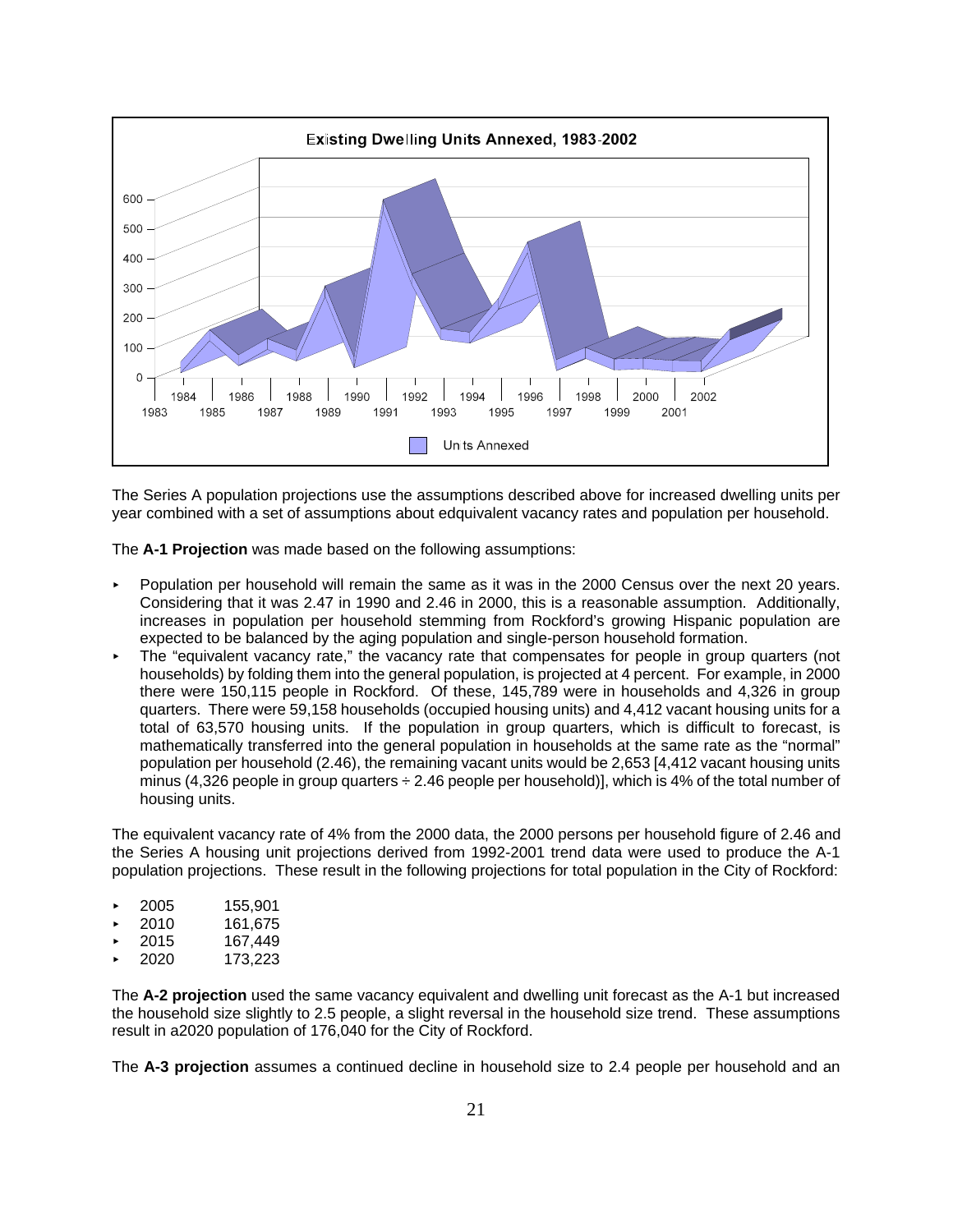increased vacancy rate of 5 percent. This results in a 2020 total population of 167,238.

In general, the Series A projections represent the general status quo for Rockford's housing market during the 1992-2001 period and ties to the aggressive annexation of existing residential subdivisions soon after they have developed. This is a reasonable forecast with the A-1 projection being the most likely because of the leveling off of household size from 1990 to 2000, a nationwide trend.

## **Population Projections, Series B**

The Series B housing projections assume that the City would implement more aggressive efforts to encourage development within the City while discouraging or preventing development just outside the City limits, but within Rockford's 1½-mile extraterritorial area. For these projections, a net dwelling unit increase of 500 dwelling units per year is projected from new construction with an additional 50 units resulting from annexation of existing homes. Although the Series B figure will be more difficult to achieve than the Series A figures, it is achievable if steps are taken to eliminate the competition from the area just outside the City and to encourage more residential development northwest and southwest.

Population projections for Series B were made using the same persons per household and vacancy rate assumptions as in the Series A projections. The resulting Series B projections are somewhat higher than the parallel Series A projections. The most likely, the B-1 projection, shows a 2020 population of 176,105 in Rockford. Overall, the Series B projections should be considered optimistic.

## **Population Projections, Series C**

The most recent new construction and annexation trends (1997-2001) have not been as high as the 1992- 2001 trends. Demolition of existing housing units, however, has taken place at a much higher level than in previous times. The Charles Street realignment project, economic development projects, and aggressive efforts to remove abandoned structures have all contributed to this trend. If these trends continue, annual net dwelling unit increases will be limited to about 288 units. The Series C population projections are derived from this housing unit projection, producing a more likely projection of 163,730 for 2020, a 20-year increase of 13,615 people or 6,807 per decade. This is the most likely trend if the City is not aggressive with both annexations and new development, especially to the northwest and southwest where Rockford has much more room to grow without going too far from downtown, and if the demolition of residential structures continues. The positive aspects of the trends tied to the Series C projections is the improvement to the housing stock by demolishing vacant, deteriorated structures while encouraging developers to build a mix of new housing units rather than just starter homes that were predominant during the 1990s.

#### **Projection Summary**

Projected population for the City of Rockford is summarized in the table below for each of the projection series.

The Series C-1 projection is the most reasonable of these projections. It is a relatively conservative projection, but it is also tied closely to the most recent trends. It should also be noted that it is nearly identical to the projections prepared by Health Services Research at the University of Illinois College of Medicine/Rockford that will be used in Rockford's next Consolidated Plan. Because these two projections are so close and the Health Services Research projections are already being used in the City's Housing Study, they have also been used as the basis for the 2020 Plan.

| Table 7. | <b>PROJECTED POPULATION OF ROCKFORD BY PROJECTION SERIES</b> |      |      |      |  |  |  |  |
|----------|--------------------------------------------------------------|------|------|------|--|--|--|--|
|          | 2005                                                         | 2010 | 2015 | 2020 |  |  |  |  |